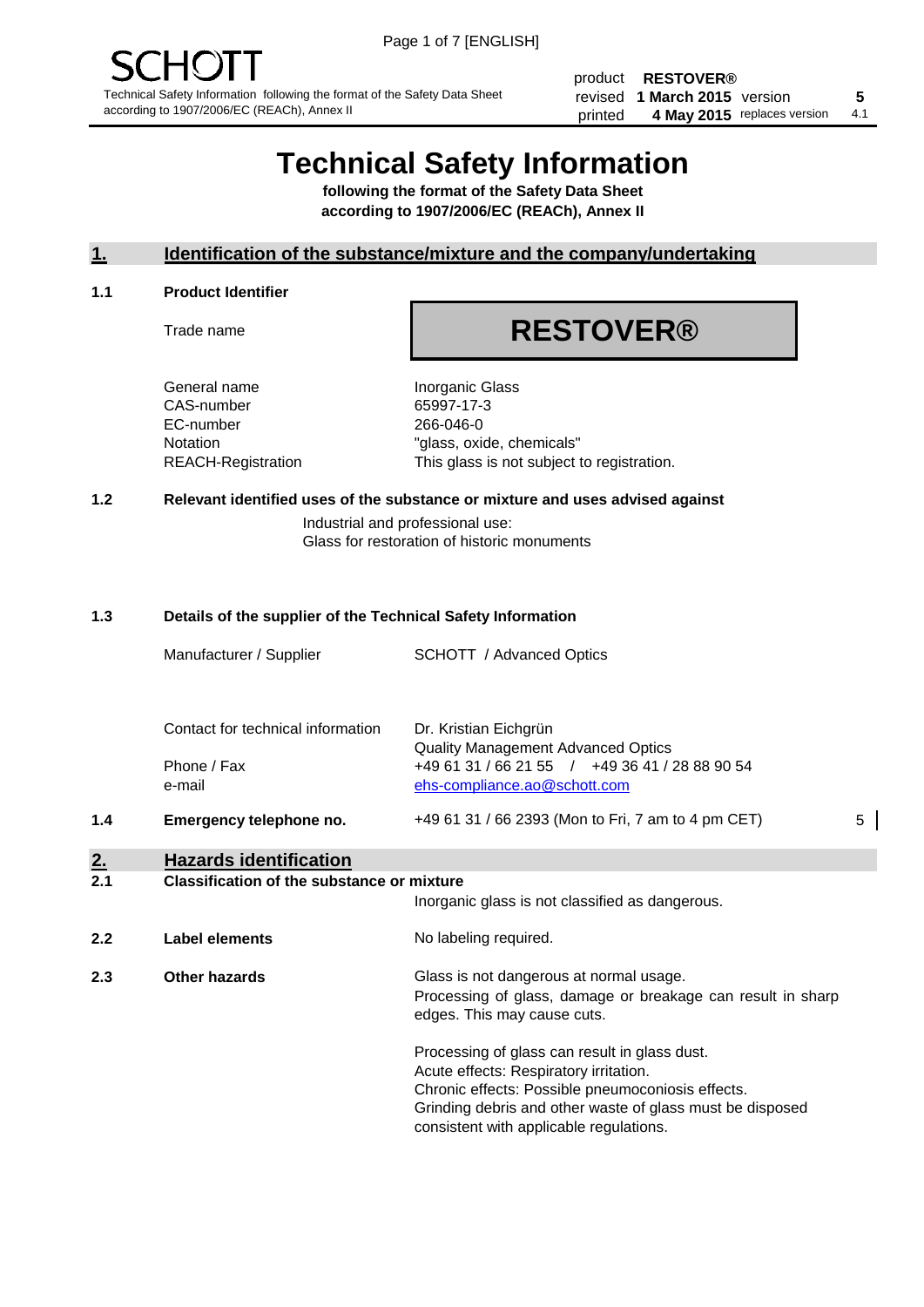# **3. Composition/information on ingredients**

### **3.1 Substances**

As the substance glass is not included in the candidate list of substances of very high concern, currently there are no information duties according to article 33 of REACH. However for the production of glass we may use substances, which are on the candidate list and had been included in Annex XIV of the REACH regulation or could be included in future . These powdery substances are not present as such in the final glass; they are fully integrated into the glass matrix through the melting process. Thus they loose their original characteristics. The main components are listed as additional information in chapter 16. For more information please refer to ehs-compliance.ao@schott.com.

#### **3.2 Mixtures**

Glass is classified as substance acc. to regulation (EC) No 987/2008 (amending of Reach-Reg.).

## **4. First aid measures**

### **4.1 Description of first aid measures**

| <b>General information</b> | Glass is no hazardous substance. The following information<br>refer to glass dust and glass splinter which may result from<br>processing or breakage. |
|----------------------------|-------------------------------------------------------------------------------------------------------------------------------------------------------|
| <b>After inhalation</b>    | Supply fresh air; consult doctor in case of complaints                                                                                                |
| After skin contact         | Normally not dangerous.                                                                                                                               |
|                            | Consult doctor in case of complaints.                                                                                                                 |
| After eye contact          | Rinse under running water.                                                                                                                            |
|                            | Consult doctor in case of complaints.                                                                                                                 |
| <b>After swallowing</b>    | Consult doctor                                                                                                                                        |

# **4.2 Most important symptoms and effects, both acute and delayed**

none known

**4.3 Indication of immediate medical attention and special treatment needed** 

|     |                                                                     | none                           |  |
|-----|---------------------------------------------------------------------|--------------------------------|--|
| 5.  | <b>Fire fighting measures</b>                                       |                                |  |
| 5.1 | <b>Extinguishing media</b>                                          | no requirements                |  |
| 5.2 | Special hazards arising from the substance or mixture               | none. Glass is noncombustible. |  |
| 5.3 | <b>Advice for firefighters</b>                                      | none                           |  |
| 6.  | <b>Accidental release measures</b>                                  |                                |  |
| 6.1 | Personal precautions, protective equipment and emergency procedures |                                |  |
|     |                                                                     | none                           |  |
| 6.2 | <b>Environmental Precautions</b>                                    | none                           |  |
| 6.3 | Methods and material for containment and cleaning up                | none                           |  |
| 6.4 | Reference to other sections                                         | none                           |  |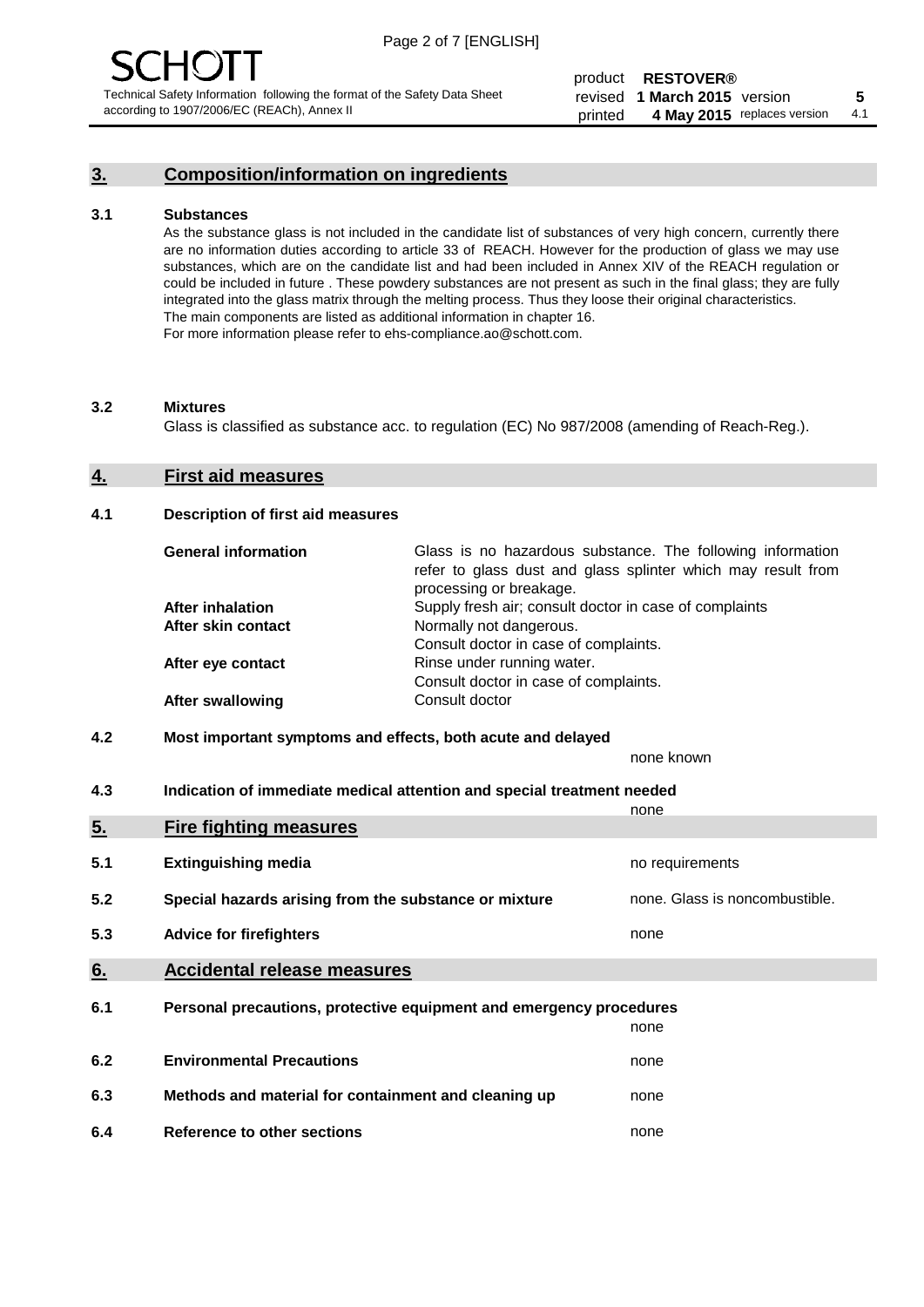

| <u>7.</u><br>7.1 | <b>Handling and storage</b>                                                                                                                                                                                                                                                                                                                                                                                                    |                                                                                                                                                                                                                                                                                                                                        |  |
|------------------|--------------------------------------------------------------------------------------------------------------------------------------------------------------------------------------------------------------------------------------------------------------------------------------------------------------------------------------------------------------------------------------------------------------------------------|----------------------------------------------------------------------------------------------------------------------------------------------------------------------------------------------------------------------------------------------------------------------------------------------------------------------------------------|--|
|                  | <b>Precautions for safe handling</b>                                                                                                                                                                                                                                                                                                                                                                                           | Avoid breakage because of injury risk by sharp edges.                                                                                                                                                                                                                                                                                  |  |
| 7.2              | Conditions for safe storage, including any incompatibilities                                                                                                                                                                                                                                                                                                                                                                   | Store in dry environment. Avoid excessive humidity.                                                                                                                                                                                                                                                                                    |  |
| 7.3              | Specific end use(s)                                                                                                                                                                                                                                                                                                                                                                                                            | see section 1.2                                                                                                                                                                                                                                                                                                                        |  |
| <u>8.</u>        | <b>Exposure controls / personal protection</b>                                                                                                                                                                                                                                                                                                                                                                                 |                                                                                                                                                                                                                                                                                                                                        |  |
| 8.1              | <b>Control parameters</b><br>Regulation<br>Value<br>0,3 mg / $m3$<br>peak limit<br>no information<br>teratogenic                                                                                                                                                                                                                                                                                                               | In case of dust formation, declaration for FUSED SILICA, CAS-No: 60676-86-0<br>TRGS 900 - GERMAN OCCUPATIONAL EXPOSURE LIMIT VALUES (01/2006)<br>(EXPOSURE LIMIT VALUE) with reference to the respirable fraction.<br>There is no reason to fear a risk of damage to the developing embryo<br>or foetus when limit value is adhered to |  |
| 8.2              | <b>Exposure controls</b><br>Technical measures and appropriate work processes have higher priority than personal<br>protective equipment. Provide adequate ventilation by local exhaust ventilation or ventilation<br>in general.<br>Adequate assessment tools for verification of effectivity of the protective measures includes<br>methods of measurements as described in "Technischen Regeln for Gefahrstoffe (TRGS) 402. |                                                                                                                                                                                                                                                                                                                                        |  |
|                  | <b>Respiratory Protection</b>                                                                                                                                                                                                                                                                                                                                                                                                  | Technical measure: wet grinding/processing, avoid dust<br>formation.<br>If glass dust or particulates are above the national exposure<br>limits use a national approved respirator for dust and fibers.                                                                                                                                |  |
|                  | <b>Hand Protection</b>                                                                                                                                                                                                                                                                                                                                                                                                         | Use protective gloves and safety wristbands for protection<br>against cut injuries.                                                                                                                                                                                                                                                    |  |
|                  | Eye Protection                                                                                                                                                                                                                                                                                                                                                                                                                 | Use industrial safety glasses that meet national standards.                                                                                                                                                                                                                                                                            |  |
|                  | <b>Personnel Protection</b>                                                                                                                                                                                                                                                                                                                                                                                                    | Use safety skirting for protection from sharp edges.<br>Wear safety shoes.                                                                                                                                                                                                                                                             |  |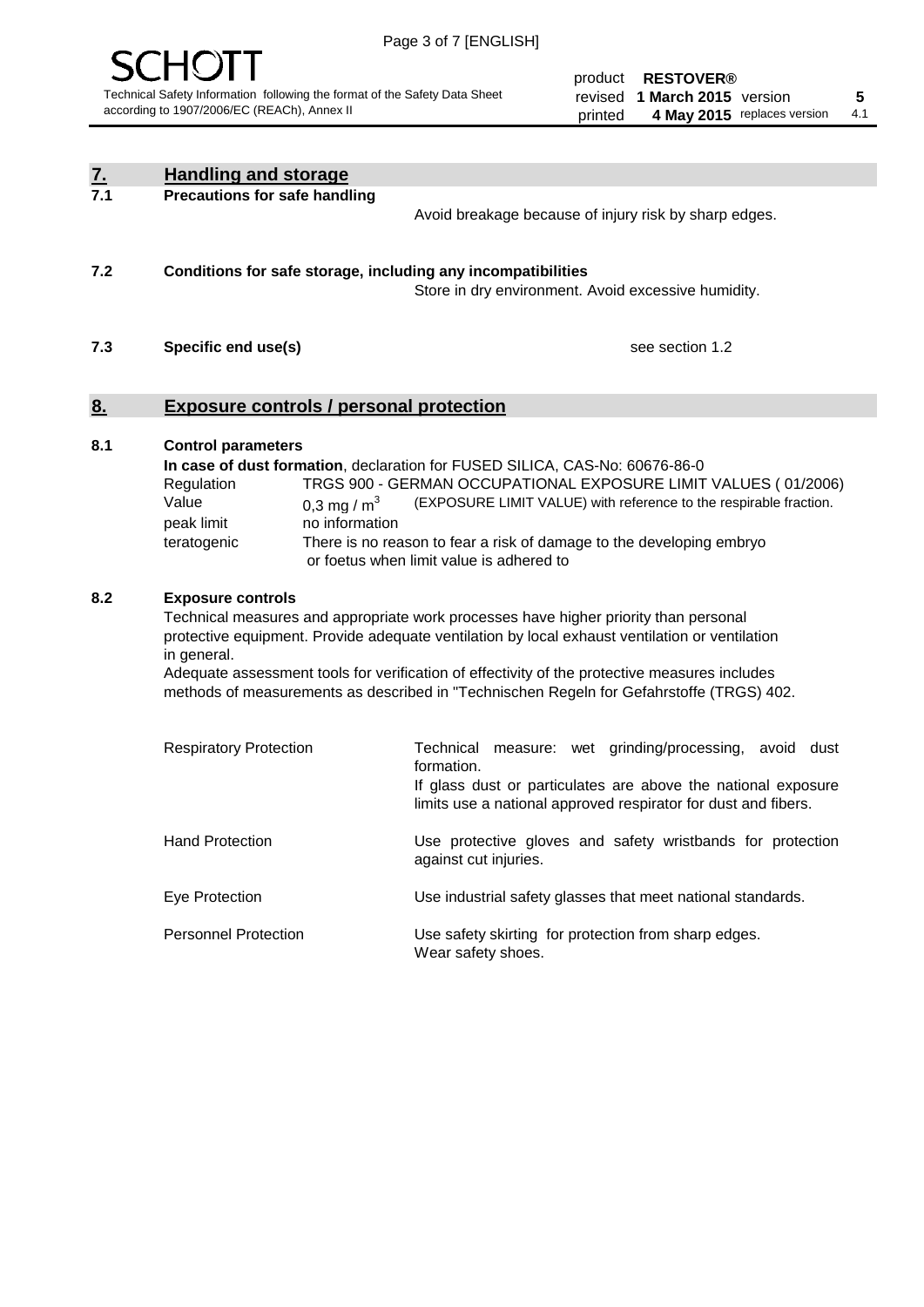# **9. Physical and chemical properties**

### **9.1 Information on basic physical and chemical properties**

|     | Appearance                            |                                                    |
|-----|---------------------------------------|----------------------------------------------------|
|     | <b>Physical state</b>                 | solid                                              |
|     | <b>Colour</b>                         | transparent or coloured                            |
|     | <b>Odour</b>                          | odourless                                          |
|     | pH-value                              | not applicable                                     |
|     | <b>Boilling point/boilling range</b>  | not applicable                                     |
|     | Melting point/melting range           | 536 °C                                             |
|     |                                       | Transformation temperature according to ISO 7884-8 |
|     | <b>Flashpoint</b>                     | not combustible                                    |
|     | <b>Combustibility</b>                 | not combustible                                    |
|     | Ignition temperature                  | none                                               |
|     | <b>Auto flammability</b>              | none                                               |
|     | Danger of explosion                   | none                                               |
|     | <b>Explosive limits upper / lower</b> | none                                               |
|     | <b>Oxidizing characteristics</b>      | none                                               |
|     | Vapour pressure                       | not applicable                                     |
|     | Density (20 °C)                       | $2,56$ g/ccm                                       |
|     | <b>Water solubility</b>               | not applicable                                     |
|     | <b>Fat solubility</b>                 | not applicable                                     |
|     | n-octanol-water partition coefficient | not applicable                                     |
|     | <b>Other information</b>              | none                                               |
| 9.2 | <b>Other information</b>              | none                                               |

# **10. Stability and Reactivity**

# **10.1 Reactivity**

Glass is a stable material. Glass is inert to many chemicals, but may react to hot, strong alkaline solutions and with hydrofluoric, fluorosilicic and phosphoric acids. When heated to temperatures above the melting point, metal oxide fumes may be emitted.

Glass is an amorphous, inorganic, usually transparent or translucent substance consisting of a mixture of silicates or sometimes borates or phosphates as glass formers. With additions of modifiers a melt is produced at high temperatures, that cools to a solid state without crystallization.

### **10.2 Chemical stability**

Glass is stable at normal environmental conditions.

**10.3 Possibility of hazardous reactions** 

No hazardous reactions at intended use.

| 10.4 | <b>Conditions to avoid</b>              | see section 10.1 |
|------|-----------------------------------------|------------------|
| 10.5 | Incompatible materials                  | see section 10.1 |
| 10.6 | <b>Hazardous decomposition products</b> | see section 10.1 |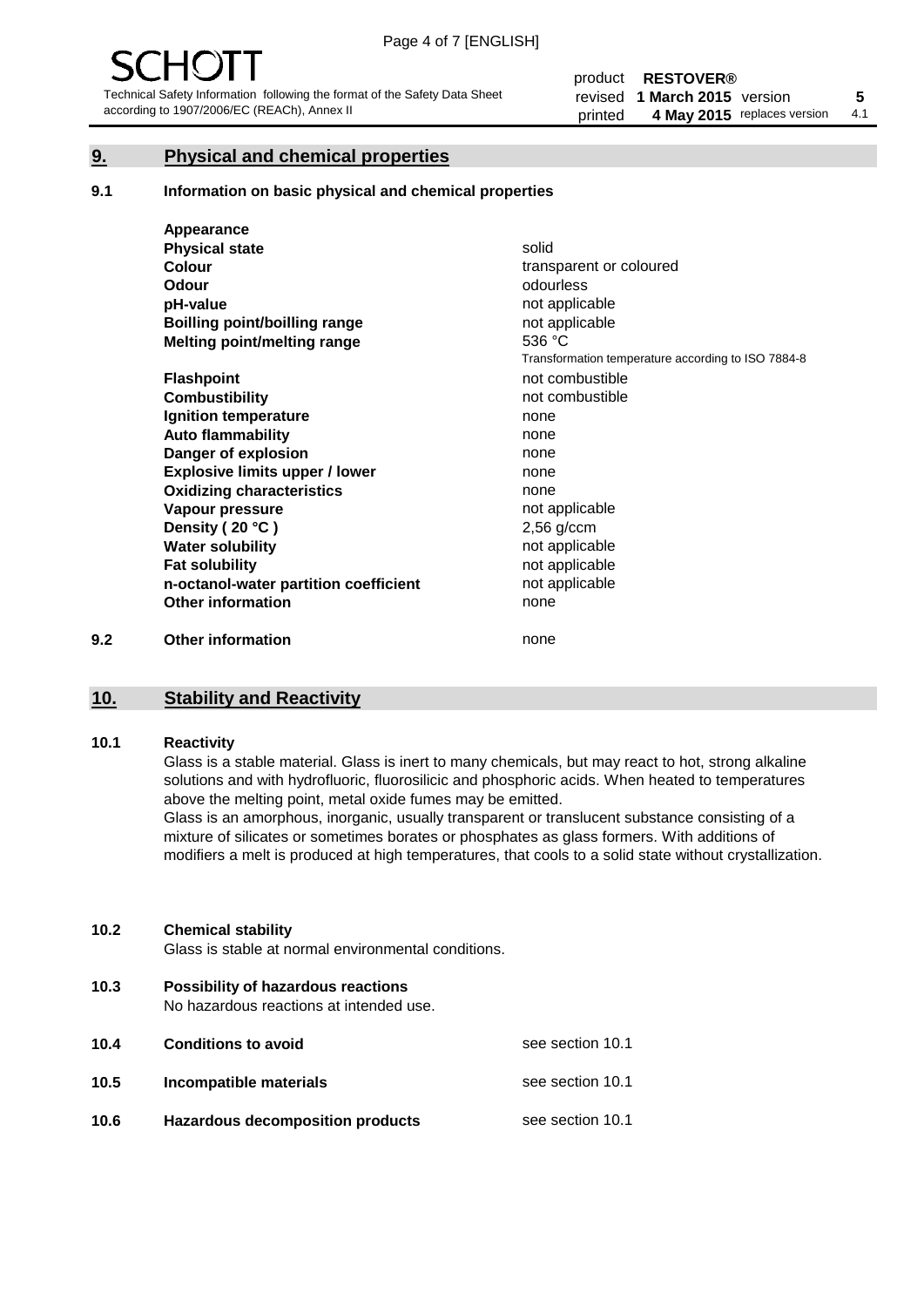

# **11. Toxicological information**

**11.1 Information on toxicological effects** Toxicological data are not available.

# **12. Ecological information**

- **12.1 Toxicity**
- **12.2 Persistence and degradability**
- **12.3 Bioaccumulative potential**
- **12.4 Mobility in soil**
- **12.5 Results of PBT and vPvB assessment**
- **12.6 Other adverse effects**

# **13. Disposal considerations**

**13.1 Waste treatment methods**

| Disposal according to local regulations |
|-----------------------------------------|
|                                         |

unknown unknown unknown unknown

unknown unknown

| <u>14.</u> | <b>Transport information</b>                                            |                     |
|------------|-------------------------------------------------------------------------|---------------------|
| 14.1       | <b>UN Number</b>                                                        | no requirements     |
| 14.2       | <b>UN Proper Shipping Name</b>                                          | no requirements     |
| 14.3       | <b>Transport hazard class(es)</b>                                       | no requirements     |
| 14.4       | Packing group                                                           | no requirements     |
| 14.5       | <b>Environmental hazards</b>                                            | no requirements     |
| 14.6       | Special precautions for user                                            | see sections 6 to 8 |
| 14.7       | Transport in bulk according to Annex II of MARPOL73/78 and the IBC Code |                     |
|            |                                                                         | no requirements     |

# **15. Regulatory information**

# **15.1 Safety, health and environmental regulations/legislation specific for the substance or mixture**

**REACH** Under REACH glass is classified as a "Substance". According to Appendix V Number 11 of the REACh regulation glass is exempted from registration if specified conditions are met. SCHOTT AG, Advanced Optics has examined this conditions for its products. This glass is not subject to registration.

**RoHS** This glass does not contain - according to our knowledge - materials in concentrations, whose placing on the market is forbidden in accordance to the current requirements of the European Directive 2011/65/EU.

## **United Nations Globally Harmonized System (UN-GHS) related to safety information.**

This information considers also the requirements of the UN-GHS related to safety information.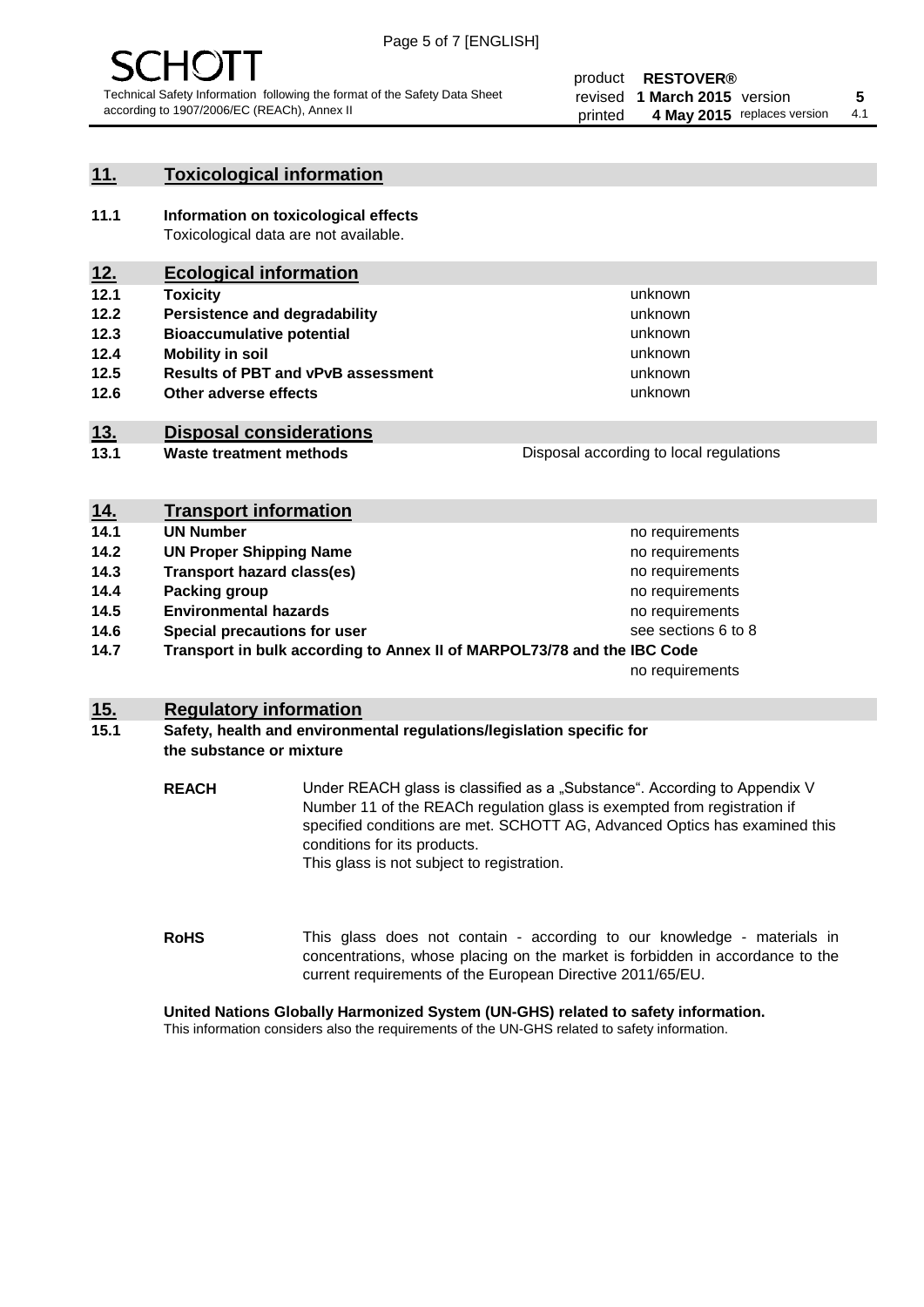#### product **RESTOVER®** revised **5 1 March 2015** version printed 4 May 2015 replaces version 4.1

# **15.2 Chemical Safety Assessment**

A Chemical Safety Assessment has not been carried out.

# **16. Other information**

# **16.1 Composition of mixture according to raw materials, based on the oxides.**

| chemical          |               | proportion    | <b>SVHC (REACH)</b> | Reg.  | <b>OSHA</b>                                             | <b>ACGIH</b>        | Carc. |
|-------------------|---------------|---------------|---------------------|-------|---------------------------------------------------------|---------------------|-------|
| name              | <b>CAS-No</b> | of weigth (%) | (Y/N)               | (Y/N) | <b>PEL</b>                                              | TLV                 | (Y/N) |
| Barium Oxide      | 1304-28-5     | $1 - 10$      | No                  | Yes   | $0.5 \text{ mg/m}^3$ 0.05 mg/m <sup>3</sup>             |                     | No    |
| Calcium Oxide     | 1305-78-8     | $1 - 10$      | No                  | Yes   | $5 \text{ mg/m}^3$                                      | $2 \text{ mg/m}^3$  | No    |
| Potassium Oxide   | 12136-45-7    | $1 - 10$      | No                  | No.   | N/A                                                     | N/A                 | No    |
| Sodium Oxide      | 1313-59-3     | $1 - 10$      | No                  | No    | N/A                                                     | N/A                 | No    |
| Antimony Trioxide | 1309-64-4     | < 1           | No                  | Yes   | $0.5 \,\mathrm{mq/m^3}$ 0.5 mg/m <sup>3</sup>           |                     | Yes   |
| Silica            | 14808-60-7    | $60 - 70$     | No                  | Yes   | 0.1 mg/m <sup>3</sup> 0.025 mg/m <sup>3</sup>           |                     | No    |
| Titanium Oxide    | 13463-67-7    | < 1           | No                  | Yes   | $15 \text{ mg/m}^3$                                     | $10 \text{ ma/m}^3$ | No    |
| Zinc Oxide        | 1314-13-2     | $1 - 10$      | No                  | Yes   | 5 mg/m <sup>3</sup> (fume) 2 mg/m <sup>3</sup> (R dust) |                     | No    |
|                   |               |               |                     |       |                                                         |                     |       |

**The classification and limiting values are valid for the raw materials, see section 3. Glass is not a substance of very high concern (SVHC).**

### **Explanations to the data in the table**

| SVHC(REACH)        | The raw material is listed in the candidate list of the substances of very high<br>concern                                                                 |
|--------------------|------------------------------------------------------------------------------------------------------------------------------------------------------------|
| Reg.               | Regulated chemical substance per list OSHA Regulations (Standards - 29 CFR)<br>Subpart 1910.1000 Tables Z1 to Z3 Limits for Air Contaminants               |
| OSHA / PEL         | Permissible exposure limit – for chemical materials, issued by the OSHA                                                                                    |
| <b>ACGIH / TLV</b> | Threshold limit value - chemical substances classification by the ACGIH                                                                                    |
| <b>OSHA</b>        | Occupational Safety and Health Administration, an organization of the US.<br>Department of Labor (www.osha.gov).                                           |
| <b>ACGIH</b>       | American Conference of Governmental Industrial Hygienists (ACGIH), an<br>member-based organization that advances occupational and environmental<br>health. |
| Carc.              | Chemical substance classified as carcinogen                                                                                                                |